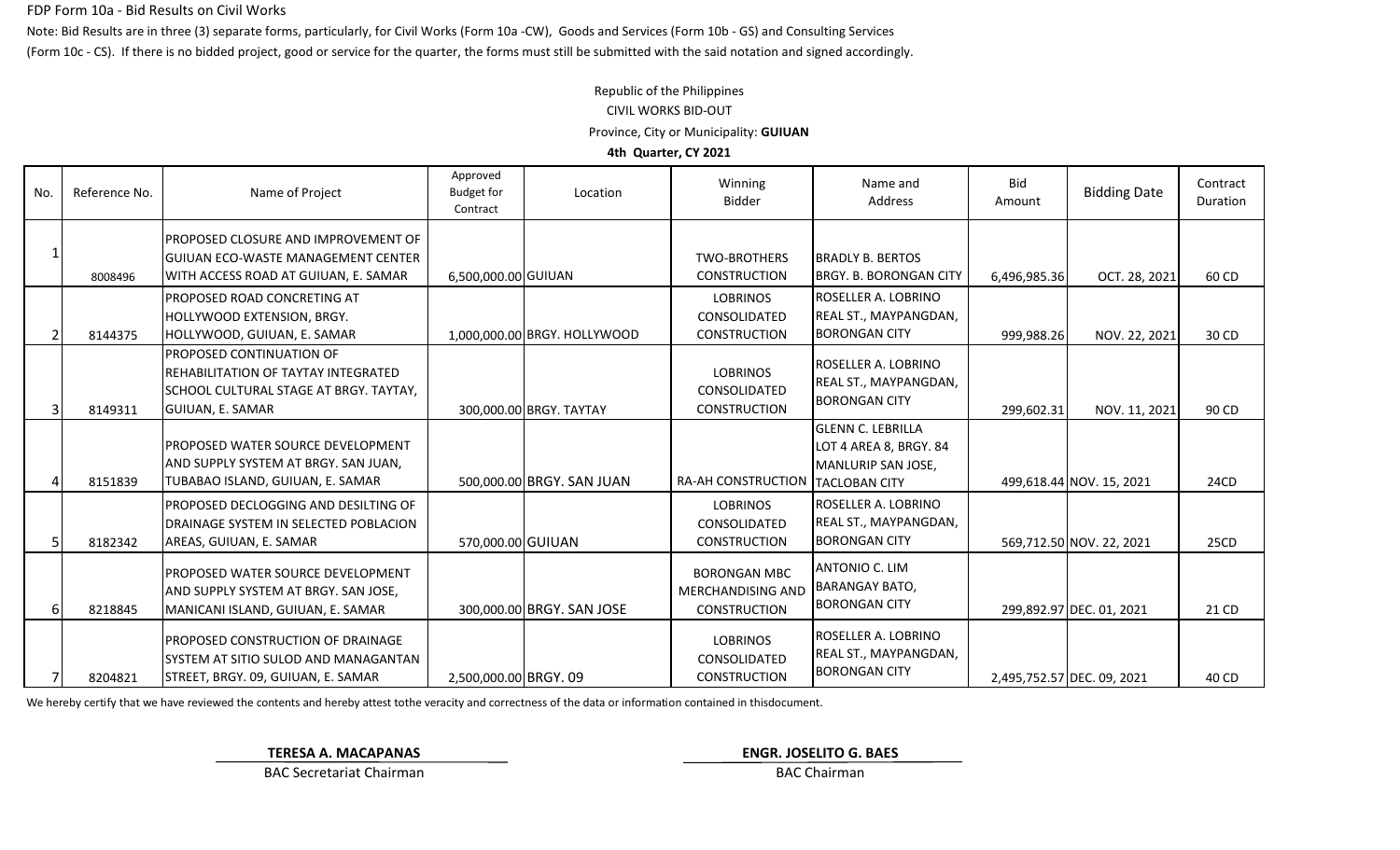### FDP Form 10a - Bid Results on Civil Works

Note: Bid Results are in three (3) separate forms, particularly, for Civil Works (Form 10a -CW), Goods and Services (Form 10b - GS) and Consulting Services (Form 10c - CS). If there is no bidded project, good or service for the quarter, the forms must still be submitted with the said notation and signed accordingly.

# Republic of the Philippines CIVIL WORKS BID-OUT Province, City or Municipality: **GUIUAN 4th Quarter, CY 2021**

| No.    | Reference No. | Name of Project                                                                                                                                           | Approved<br><b>Budget for</b><br>Contract | Location                    | Winning<br>Bidder                                              | Name and<br>Address                                                                                                            | Bid<br>Amount               | <b>Bidding Date</b>        | Contract<br>Duration |
|--------|---------------|-----------------------------------------------------------------------------------------------------------------------------------------------------------|-------------------------------------------|-----------------------------|----------------------------------------------------------------|--------------------------------------------------------------------------------------------------------------------------------|-----------------------------|----------------------------|----------------------|
|        |               | <b>PROPOSED ROAD CONCRETING AT BANAGO</b>                                                                                                                 |                                           |                             |                                                                |                                                                                                                                |                             |                            |                      |
|        |               | ROAD, BARANGAY SULANGAN, GUIUAN, E.                                                                                                                       |                                           |                             | <b>TWO-BROTHERS</b>                                            | <b>IBRADLY B. BERTOS</b>                                                                                                       |                             |                            |                      |
|        | 8245295       | SAMAR (CONT, PHASE 02)                                                                                                                                    |                                           | 1,000,000.00 BRGY. SULANGAN | <b>CONSTRUCTION</b>                                            | <b>IBRGY. B. BORONGAN CITY  </b>                                                                                               |                             | 999,000.54 DEC. 20, 2021   | 23 CD                |
|        | 8239821       | <b>IPROPOSED CONSTRUCTION OF PAVEMENT</b><br>LAND DRAINAGE SYSTEM OF MULTI-PURPOSE<br>BUILDING AT ST. GENEVEIVE BRGY. TAGPORO.<br><b>GUIUAN, E. SAMAR</b> |                                           | 1,272,745.12 BRGY. TAGPORO  | DCLABRO3<br><b>CONSTRUCTION</b>                                | <b>DIOSDADO C. LABRO III 2F</b><br><b>DCLDC BLDG</b><br>CIRCUMFERENTIAL ROAD,<br><b>BRGY. CAMPESAO</b><br><b>BORONGAN CITY</b> |                             | 1,269,745.13 DEC. 21, 2021 | 30 CD                |
| - 10 I | 8257471       | <b>IPROPOSED CONSTRUCTION OF MULTI-</b><br><b>IPURPOSE BUILDING OF VARIOUS BARANGAY</b><br>IN THE MUNICIPALITY OF GUIUAN, E. SAMAR                        | 28,500,000.00 GUIUAN                      |                             | PABLO S. LABASBAS<br><b>CONSTRUCTION</b><br><b>CORPORATION</b> | <b>TJASMIN FRAXIDES V.</b><br>LABASBAS<br>Brgy. Dagum Calbayog<br>City, Samar                                                  | 28,488,655.38 DEC. 22, 2021 |                            | 350 CD               |

We hereby certify that we have reviewed the contents and hereby attest tothe veracity and correctness of the data or information contained in thisdocument.

**TERESA A. MACAPANAS ENGR. JOSELITO G. BAES**

BAC Secretariat Chairman BAC Chairman BAC Chairman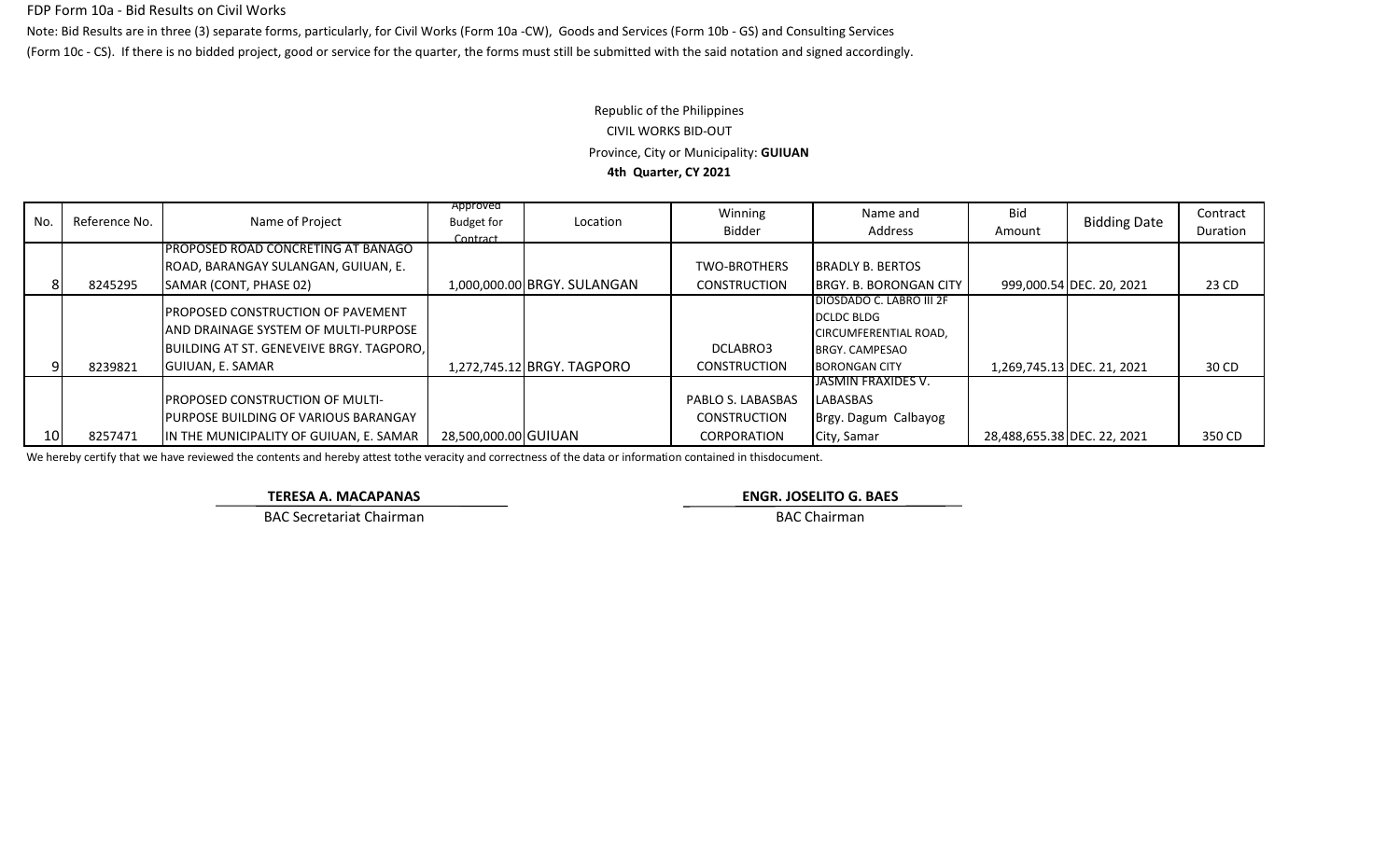FDP Form 10b - Bid Results on Goods and Services

Note: Bid Results are in three (3) separate forms, particularly, for Civil Works (Form 10a -CW), Goods and Services (Form 10b - GS) and Consulting Services (Form 10c - CS). If there is no bidded project, good or service for the quarter, the forms must still be submitted with the said notation and signed accordingly.

### GOODS BID-OUT Republic of Philippines

## Province, City or Municipality: **GUIUAN 4TH Quarter, CY 2021**

| Reference<br>No. | Item Description                                                                                                                                                                                                                                                                    | Approved Budget for<br>Contract | Winning Bidder                                      | Name and Address Of<br><b>Bidder</b>                                   | <b>Bid Amount</b> | Date of Bidding |
|------------------|-------------------------------------------------------------------------------------------------------------------------------------------------------------------------------------------------------------------------------------------------------------------------------------|---------------------------------|-----------------------------------------------------|------------------------------------------------------------------------|-------------------|-----------------|
| 8002996          | SUPPLY AND DELIVERY OF 1 UNIT BRAND NEW<br>HYDRAULIC EXCAVATOR (BACKHOE) WITH<br>COMPATIBLE BREAKER ATTACHMENT, 1 UNIT<br><b>IBRAND NEW SELF LOADING TEN WHEELER</b><br>TRAILER TRUCK WITH 5 TONNERS BOOM AND 1<br>UNIT BRAND NEW SIX WHEELER DUMPTRUCK,<br><b>GUIUAN, E. SAMAR</b> | 22,000,000.00                   | <b>RDAK TRANSPORT</b><br>EQUIPMENT INC.             | JOSEPH EVANS LANUZA<br>IAS FORTUNA ST MANDAUE<br><b>CEBU CITY</b>      | 21,995,000.00     | OCT. 6, 2021    |
| 8204209          | ISUPPLY AND DELIVERY OF 2500 FOOD PACKS<br><b>IFOR DISTRIBUTION TO FAMILIES IN CRISIS</b><br>SITUATION IN GUIUAN, E. SAMAR                                                                                                                                                          | 995,000.00                      | RPL GENERAL MERCHANDISE 1#84 JUSTICE ROMUALDEZ      | ROGER P. LASTRA<br><b>ST. TACLOBAN CITY</b>                            | 987,500.00        | NOV. 26, 2021   |
| 8182937          | PROCUREMENT OF FUELS, OILS AND<br>LUBRICANTS FOR LGU VEHICLES, EQUIPMENTS<br>IAND SEA TRANSPORTATION OWNED BY THE LGU-I<br><b>GUIUAN, E. SAMAR</b>                                                                                                                                  | 999,712.90                      | <b>AVID FUELS</b>                                   | <b>BRYAN G. APACIBLE</b><br>BRGY. 08, GUIUAN, E.<br>SAMAR              | 994,846.20        | NOV. 23, 2021   |
| 8243869          | SUPPLY AND DELIVERY OF OFFICE SUPPLIES FOR<br>ALLOFFICES OF LGU-GUIUAN FOR THE FOURTH<br><b>IQUARTER OF 2021</b>                                                                                                                                                                    | 407,632.00                      | <b>CS TRADING AND GENERAL</b><br><b>MERCHANDISE</b> | <b>SANDY C. CABALONGA</b><br>ABENIS ST., BRGY D2<br>IBORONGAN E. SAMAR | 406,123.00        | DEC. 07, 2021   |
| 8266860          | SUPPLY AND DELIVERY OF 23 PIECES 32 INCHES<br>LED TELEVISION FOR ALL GRADE 1 CLASSES IN<br><b>IGUIUAN EAST DISTRICT</b>                                                                                                                                                             | 217,350.00                      | DES MARKETING INC.                                  | LORILEE S. AYAAY<br>LUGAY STREET, BRGY. 08,<br><b>GUIUAN, E. SAMAR</b> | 216,775.00        | DEC. 14, 2021   |

We hereby certify that we have reviewed the contents and hereby attest tothe veracity and correctness of the data or information contained in thisdocument.

**TERESA A. MACAPANAS ENGR. JOSELITO G. BAES**

BAC Secretariat Chairman BAC Chairman BAC Chairman BAC Chairman BAC Chairman